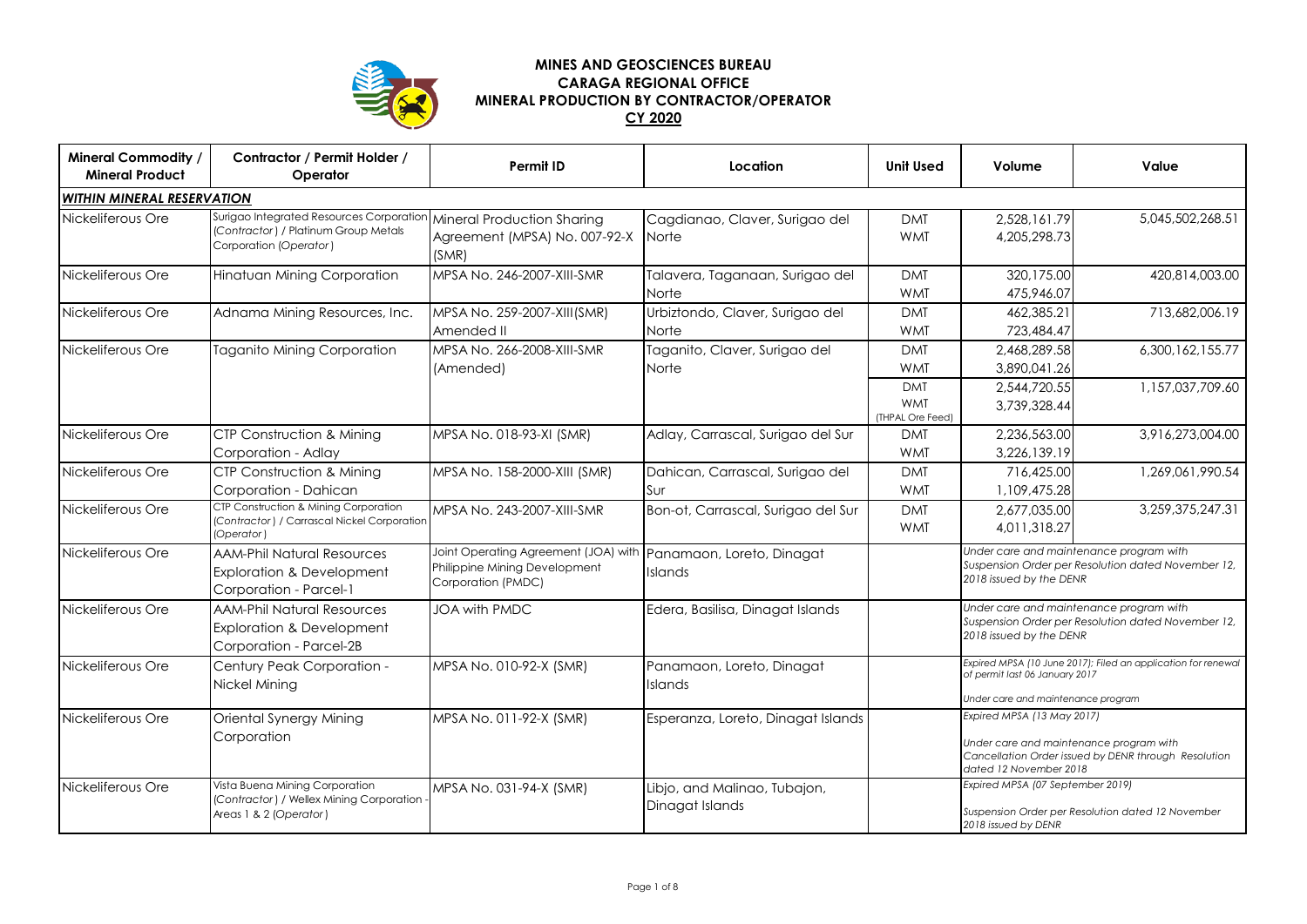| <b>Mineral Commodity /</b><br><b>Mineral Product</b> | Contractor / Permit Holder /<br>Operator                                                                             | Permit ID                                            | Location                                                    | <b>Unit Used</b>         | Volume                                                           | Value                                                                                                    |
|------------------------------------------------------|----------------------------------------------------------------------------------------------------------------------|------------------------------------------------------|-------------------------------------------------------------|--------------------------|------------------------------------------------------------------|----------------------------------------------------------------------------------------------------------|
| Nickeliferous Ore                                    | East Coast Mineral Resources Co., Inc.<br>(Contractor) / Cagdianao Mining<br>Corporation (Operator)                  | MPSA No. 078-97-XIII (SMR)                           | Valencia, Cagdianao, Dinagat<br><b>Islands</b>              | <b>DMT</b><br><b>WMT</b> | 1,959,039.18<br>3,043,992.35                                     | 2,457,338,003.53                                                                                         |
| Nickeliferous Ore                                    | East Coast Mineral Resources Co., Inc.<br>(Contractor)<br>• Libjo Mining Corporation (Operator)                      | MPSA No. 233-2007-XIII (SMR)                         | Navarro, Tubajon and San<br>Antonio, Libjo, Dinagat Islands | <b>DMT</b><br><b>WMT</b> | 283,197.00<br>480,044.47                                         | 383,509,153.00                                                                                           |
|                                                      | • Westernshore Nickel<br>Corporation (Operator )                                                                     |                                                      | Imelda, Tubajon, Dinagat Islands                            | <b>DMT</b><br><b>WMT</b> | 4,460.00<br>6,699.29                                             | 9,609,600.00                                                                                             |
| Nickeliferous Ore                                    | Norweah Metals and Minerals Co., Inc.<br>(Contractor) / Oriental Vision Mining<br>Philippines Corporation (Operator) | MPSA No. 242-2007-XIII SMR                           | Malinao, Tubajon, Dinagat Islands                           |                          | No mining operation for CY 2020                                  |                                                                                                          |
| Nickeliferous Ore                                    | Century Peak Corporation -<br>Parcel II                                                                              | MPSA No. 283-2009-XIII-SMR                           | Esperanza, Loreto, Dinagat Islands                          | <b>DMT</b><br><b>WMT</b> | 134,652.03<br>205,591.47                                         | 158.279.960.84                                                                                           |
|                                                      |                                                                                                                      |                                                      |                                                             | <b>TOTAL</b>             | 16,335,103.34<br>25, 117, 359. 28                                | 25,090,645,102.29<br>₱                                                                                   |
|                                                      |                                                                                                                      |                                                      |                                                             |                          |                                                                  |                                                                                                          |
| Metallurgical Chromite Krominco, Inc.                |                                                                                                                      | MPSA No. 291-2009-XIII (SMR)                         | Santiago/ Esperanza, Loreto,<br>Dinagat Islands             |                          | November 2018                                                    | Status still on temporary shutdown due to Suspension<br>Order issued by DENR through Resolution dated 12 |
|                                                      |                                                                                                                      |                                                      |                                                             | <b>TOTAL</b>             | $0.00$ $\rightarrow$                                             |                                                                                                          |
| <b>OUTSIDE MINERAL RESERVATION</b>                   |                                                                                                                      |                                                      |                                                             |                          |                                                                  |                                                                                                          |
| Nickeliferous Ore                                    | Marcventures Mining &<br>Development Corporation                                                                     | MPSA No. 016-93-XI                                   | Pili, Carrascal, Surigao del Sur                            | <b>DMT</b><br><b>WMT</b> | 1,028,526.02<br>1,672,031.35                                     | 1.661.176.737.49                                                                                         |
| Nickeliferous Ore                                    | Agata Processing, Inc. (Contractor) /<br>Agata Mining Ventures, Inc. (Operator)                                      | MPSA No. 134-99-XIII                                 | Lawigan, Tubay, Agusan del Norte                            | <b>DMT</b><br><b>WMT</b> | 1,974,700.00<br>2.951.073.00                                     | 1,651,449,366.99                                                                                         |
| Nickeliferous Ore                                    | SR Metals, Inc.                                                                                                      | MPSA No. 261-2008-XIII(A)                            | La Fraternidad, Tubay, Agusan del<br>Norte                  | <b>DMT</b><br><b>WMT</b> | 1.829.984.00<br>2,815,360.00                                     | 1,901,460,705.25                                                                                         |
|                                                      |                                                                                                                      |                                                      |                                                             | <b>TOTAL</b>             | 4,833,210.02 ₱<br>7,438,464.35                                   | 5,214,086,809.73                                                                                         |
|                                                      |                                                                                                                      |                                                      |                                                             |                          |                                                                  |                                                                                                          |
| Gold                                                 | Greenstone Resources<br>Corporation                                                                                  | MPSA No. 184-2002-XIIII                              | Cawilan, Tubod, Surigao del Norte                           |                          | Temporary suspension of operation; under<br>care and maintenance |                                                                                                          |
| Gold/Silver Ore                                      | Philsaga Mining Corporation<br>(PMC)                                                                                 | MPSA No. 262-2008-XIII                               | Consuelo, Bunawan, Agusan del<br>Sur                        | <b>WMT</b>               | 562,009.00                                                       |                                                                                                          |
| <b>Gold Bullion</b>                                  | PMC / Mindanao Mineral Processing<br>and Refining Corporation                                                        | Mineral Processing Permit (MPP)<br>No. 001-2007-XIII | Bayugan 3, Rosario, Agusan del<br>Sur                       | kg-1000<br>fineness      | 3.147.28                                                         | 8,933,835,862,00                                                                                         |
| Gold Ore                                             | Rosario Manobo Tribal<br>Association                                                                                 | SSMC (XIII-ADS) 05-01-07 1st<br>Renewal              | Bayugan 3, Rosario, Agusan del<br>Sur                       | MT<br>(unprocessed)      | 408.00                                                           | 14,400.00                                                                                                |
| Gold Ore                                             | Lilibeth R. Tion                                                                                                     | SSMC (XIII-ADS) 05-02-07 1st<br>Renewal              | Bayugan 3, Rosario, Agusan del<br>Sur                       | MT<br>(unprocessed)      | 692.00                                                           | 21,600.00                                                                                                |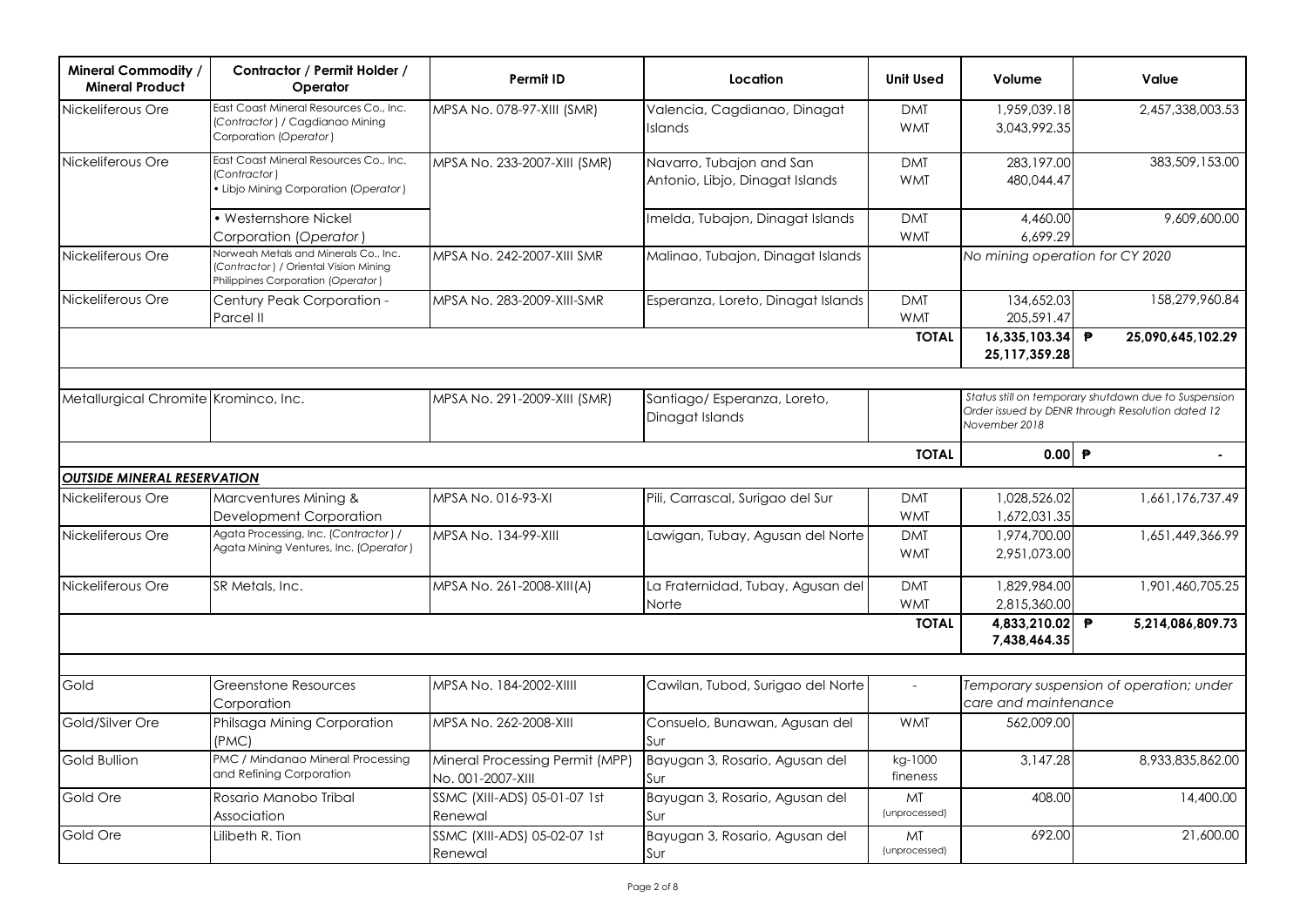| <b>Mineral Commodity /</b><br><b>Mineral Product</b> | Contractor / Permit Holder /<br>Operator                      | Permit ID                               | Location                                                     | <b>Unit Used</b>       | Volume               | Value                                    |
|------------------------------------------------------|---------------------------------------------------------------|-----------------------------------------|--------------------------------------------------------------|------------------------|----------------------|------------------------------------------|
| Gold Ore                                             | VPO Enterprises and Gold<br>Processing                        | SSMC (XIII-ADS) 05-03-07 1st<br>Renewal | Bayugan 3, Rosario, Agusan del<br>Sur                        | MT<br>(unprocessed)    | 731.00               | 16,200.00                                |
|                                                      |                                                               |                                         |                                                              | <b>TOTAL</b>           |                      | $\mathbf{P}$<br>8,933,888,062.00         |
|                                                      |                                                               |                                         |                                                              |                        |                      |                                          |
| Silver Bullion                                       | Greenstone Resources<br>Corporation                           | MPSA No. 184-2002-XIIII                 | Cawilan, Tubod, Surigao del Norte                            | $\sim$                 | care and maintenance | Temporary suspension of operation; under |
| Silver Bullion                                       | PMC / Mindanao Mineral Processing<br>and Refining Corporation | MPP No. 001-2007-XIII                   | Bayugan 3, Rosario, Agusan del<br>Sur                        | kg-1000<br>fineness    | 780.14               | 26,114,313.00                            |
|                                                      |                                                               |                                         |                                                              | <b>TOTAL</b>           | 780.14 ₱             | 26,114,313.00                            |
|                                                      |                                                               |                                         |                                                              |                        |                      |                                          |
| Nickel/Cobalt Mixed<br><b>Sulfides</b>               | Taganito HPAL Nickel<br>Corporation                           | MPP No. 14-2013-XIII                    | Taganito Special Economic Zone,<br>Claver, Surigao del Norte | <b>DMT</b>             | 52,962.20            | 18,405,539,185.39                        |
|                                                      |                                                               |                                         |                                                              | <b>TOTAL</b>           | 52,962.20 ₱          | 18,405,539,185.39                        |
|                                                      |                                                               |                                         |                                                              |                        |                      |                                          |
| Scandium Oxalate                                     | Taganito HPAL Nickel<br>Corporation                           | MPP No. 14-2013-XIII                    | Taganito Special Economic Zone,<br>Claver, Surigao del Norte | dry-kg                 | 12,868.50            | 346, 394, 259. 57                        |
|                                                      |                                                               |                                         |                                                              | <b>TOTAL</b>           | 12,868.50            | ₱<br>346,394,259.57                      |
|                                                      |                                                               |                                         |                                                              | <b>TOTAL METALLIC:</b> |                      | ₱<br>58,016,667,731.98                   |
| Limestone                                            | Marlyn P. Mante                                               | QPL-02 (ADN-10)                         | Kitcharao, Agusan del Norte                                  | MT                     | 542.20               | 4,000.00                                 |
| Limestone                                            | Rica A. Senaja                                                | ADN-10-2018 (OPL-02)                    | Kitcharao, Agusan del Norte                                  | MT                     | 1,672.69             | 12,340.00                                |
|                                                      |                                                               |                                         |                                                              | <b>TOTAL</b>           | 2,214.89 P           | 16,340.00                                |
| Filling/Aggregate<br>Material                        | <b>Taganito Mining Corporation</b>                            | MPSA No. 266-2008-XIII-SMR<br>(Amended) | Claver, Surigao del Norte                                    | cu.m                   | 1,019,472.42         | 215,983,893.33                           |
|                                                      |                                                               |                                         |                                                              | <b>TOTAL</b>           | 1.019.472.42 ₱       | 215.983.893.33                           |
|                                                      |                                                               |                                         |                                                              |                        |                      |                                          |
| Earthfill                                            | James Jay C. Satorre                                          | ADN-03-2017 (QPE-01)                    | Buenavista, Agusan del Norte                                 | CU. m                  | 117,934.00           | 2,358,780.00                             |
|                                                      |                                                               |                                         |                                                              | <b>TOTAL</b>           | 117,934.00 ₱         | 2,358,780.00                             |
| Mountain Mix                                         | Wilson F. Jaype                                               | GQP(XIII-ADS)11-6-18                    | Esperanza, Agusan del Sur                                    | CU. m                  | 6,256.00             | 145,139.20                               |
|                                                      |                                                               |                                         |                                                              | <b>TOTAL</b>           | 6,256.00             | $\mathsf{P}$<br>145,139.20               |
|                                                      |                                                               |                                         |                                                              |                        |                      |                                          |
| <b>River Mix</b>                                     | Joseph Q. Gorme                                               | <b>CSAGP</b>                            | Butuan City, Agusan del Norte                                | cu.m                   | 500.00               | 10,000.00                                |
| <b>River Mix</b>                                     | Josephine B. Gorme                                            | <b>CSAGP</b>                            | Butuan City, Agusan del Norte                                | cu.m                   | 3,550,00             | 71,000.00                                |
| <b>River Mix</b>                                     | Roslyn R. Morales                                             | ADN-08-2014 (SGCP-01)                   | Jabonga, Agusan del Norte                                    | cu.m                   | 1,605.00             | 32,100.00                                |
| <b>River Mix</b>                                     | Dorothy G. Udarbe                                             | <b>CSAGP</b>                            | Butuan City, Agusan del Norte                                | cu.m                   | 300.00               | 6,000.00                                 |
|                                                      |                                                               |                                         |                                                              | Total:                 | 5,955.00 ₱           | 119,100.00                               |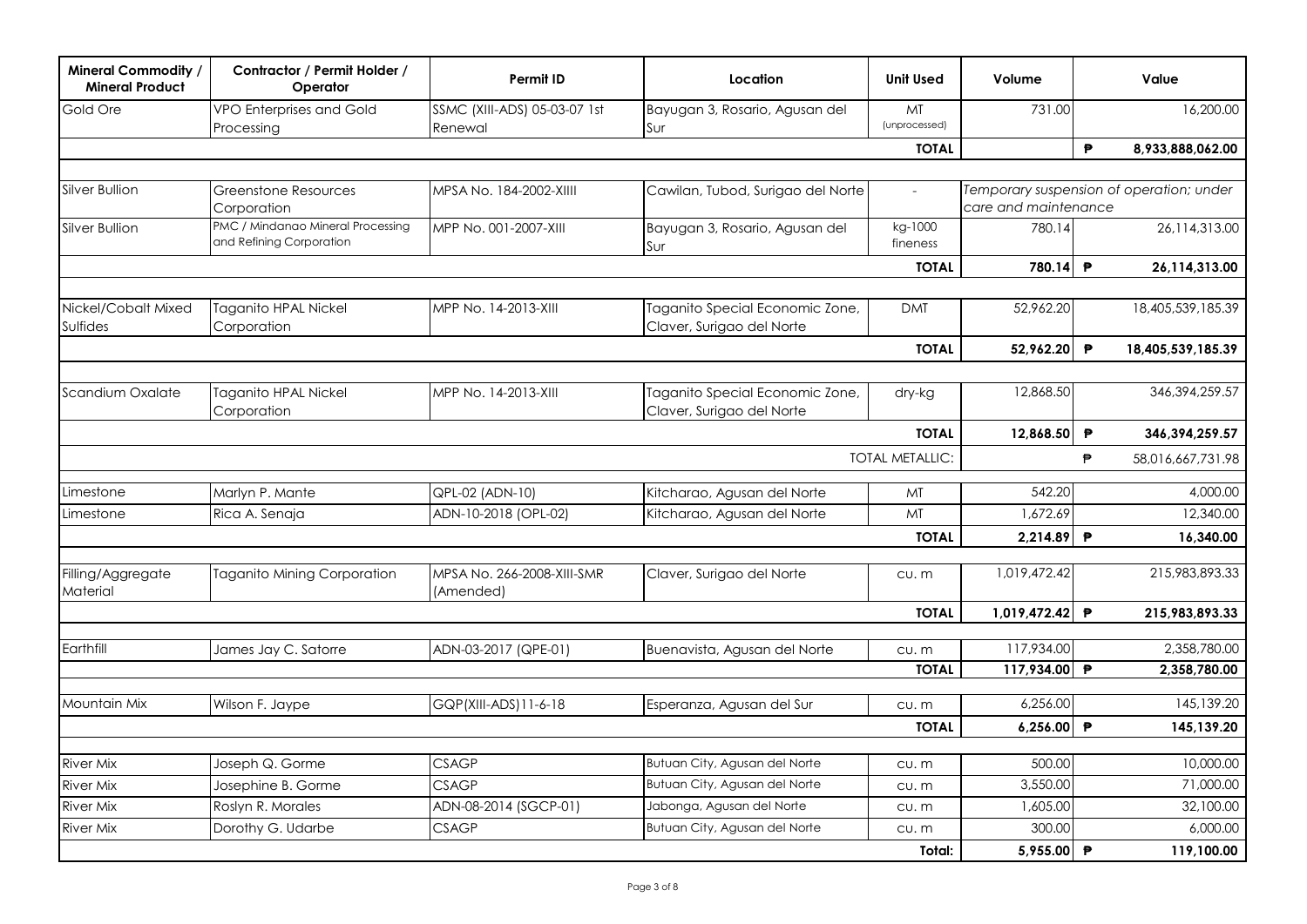| <b>Mineral Commodity /</b><br><b>Mineral Product</b> | Contractor / Permit Holder /<br>Operator                   | <b>Permit ID</b>       | Location                          | <b>Unit Used</b> | Volume     | Value        |
|------------------------------------------------------|------------------------------------------------------------|------------------------|-----------------------------------|------------------|------------|--------------|
|                                                      |                                                            |                        |                                   |                  |            |              |
| Sand                                                 | Activus Dredging and Reclamation<br>Services/ Rolando Calo | ADN-07-2019(GPS-21)    | Tubay, Agusan del Norte           | CU. m            | 99,980,00  | 2,181,400.00 |
| Sand                                                 | Cesar Michael A. Alcantara                                 | ADN-06-2015 (SGCPA-07) | Cabadbaran City, Agusan del Norte | cu.m             | 6,570.00   | 164,250.00   |
| Sand                                                 | Nemia D. Alegarbes                                         | ADN-06-2020 (CRDRP-09) | Cabadbaran City, Agusan del Norte | CU. m            | 9,225.00   | 230,625.00   |
| Sand                                                 | Cecilia S. Aliosada                                        | ADN-06-2018 (CRDRP-18) | Cabadbaran City, Agusan del Norte | CU. m            | 25,451.00  | 636,275.00   |
| Sand                                                 | Jonathan A. Ampelon                                        |                        | Cabadbaran City, Agusan del Norte | CU. m            | 20,385.00  | 509,625.00   |
| Sand                                                 | Mirasol P. Andrews                                         | ADN-06-2018 (CRDRP-06) | Cabadbaran City, Agusan del Norte | CU. m            | 39,315,00  | 982.875.00   |
| Sand                                                 | Erwen Apas                                                 | ADN-06-2020 (CRDRP-02) | Cabadbaran City, Agusan del Norte | CU. m            | 12,545.00  | 313,625.00   |
| Sand                                                 | Marloun M. Augis                                           | ADN-06-2018 (CRDRP-31) | Cabadbaran City, Agusan del Norte | CU. m            | 9,730.00   | 243,250.00   |
| Sand                                                 | lan G. Bajao                                               |                        | Las Nieves, Agusan del Norte      | CU. m            | 6,308.00   | 126,160.00   |
| Sand                                                 | Roselio A. Bartolome                                       | ADN-11-2020 (SGCP-05)  | Las Nieves, Agusan del Norte      | $CU.$ $m$        | 546.00     | 10,920.00    |
| Sand                                                 | <b>Basilides B. Beray</b>                                  | ADN-06-2018 (CRDRP-04) | Cabadbaran City, Agusan del Norte | CU. m            | 22,892.00  | 572,300.00   |
| Sand                                                 | Edsil D. Beray                                             | ADN-06-2018 (CRDRP-12) | Cabadbaran City, Agusan del Norte | CU. m            | 21,941.00  | 548,525.00   |
| Sand                                                 | Lowell D. Berav                                            | ADN-06-2018 (CRDRP-13) | Cabadbaran City, Agusan del Norte | CU. m            | 22,655.00  | 566,375.00   |
| Sand                                                 | Junelito Bergado                                           |                        | Cabadbaran City, Agusan del Norte | $CU.$ $m$        | 4,775.00   | 119,375.00   |
| Sand                                                 | Junnie Tiu Bermudez                                        | ADN-08-2020 (SGCP-01)  | Jabonga, Agusan del Norte         | $CU.$ $m$        | 14,025.00  | 280,500.00   |
| Sand                                                 | Proceso V. Bonggot                                         | ADN-06-2018 (CRDRP-45) | Cabadbaran City, Agusan del Norte | $CU.$ $m$        | 11,660.00  | 291,500.00   |
| Sand                                                 | Khevin M. Bucong                                           | ADN-06-2019 (CRDRP-20) | Cabadbaran City, Agusan del Norte | $CU.$ $m$        | 7.695.00   | 179,310.00   |
| Sand                                                 | Candido B. Cabanban III                                    | ADN-06-2019 (CRDRP-28) | Cabadbaran City, Agusan del Norte | $CU.$ $m$        | 27,538.00  | 674,995.00   |
| Sand                                                 | <b>Baldomero B. Cabesas</b>                                | ADN-06-2020 (CRDRP-08) | Cabadbaran City, Agusan del Norte | $CU.$ $m$        | 33,590.00  | 839,750.00   |
| Sand                                                 | Celerina C. Caga-anan                                      |                        | Cabadbaran City, Agusan del Norte | $CU.$ $m$        | 2,030,00   | 50,750,00    |
| Sand                                                 | Jomar Bret Cagaanan                                        |                        | Agusan del Norte                  | $CU.$ $m$        | 6,270.00   | 156,750.00   |
| Sand                                                 | Jaime Raymond P. Carlos                                    | ADN-06-2019            | Cabadbaran City, Agusan del Norte | $CU.$ $m$        | 120,315.50 | 3,007,887.50 |
| Sand                                                 | Ernesto P. Castro                                          |                        | Cabadbaran City, Agusan del Norte | $CU.$ $m$        | 8,622.00   | 215,550.00   |
| Sand                                                 | Nestor J. Dagani                                           | ADN-06-2020 (CRDRP-04) | Cabadbaran City, Agusan del Norte | $CU.$ $m$        | 11,039.00  | 275,975.00   |
| Sand                                                 | Ramon M. Dagani                                            | ADN-06-2019 (CRDRP-07) | Cabadbaran City, Agusan del Norte | $CU.$ $m$        | 4,744.00   | 118,600.00   |
| Sand                                                 | Sharmaine L. del Rosario                                   |                        | Cabadbaran City, Agusan del Norte | $CU.$ $m$        | 10,415.00  | 260,375.00   |
| Sand                                                 | Florentino B. Dillera                                      | ADN-06-2019 (CRDRP-05) | Cabadbaran City, Agusan del Norte | $CU.$ $m$        | 28,350.00  | 896,950.00   |
| Sand                                                 | Bagani Dultra                                              | ADN-06-2019 (CRDRP-62) | Cabadbaran City, Agusan del Norte | $CU.$ $m$        | 3,263.00   | 61,997.00    |
| Sand                                                 | Nancy A. Ebarle                                            | ADN-03-2020 (SGCP-04)  | Buenavista, Agusan del Norte      | $CU.$ $m$        | 19,041.00  | 380,820.00   |
| Sand                                                 | Greggy Rod L. Edjoc                                        | ADN-06-2018 (CRDRP-47) | Cabadbaran City, Agusan del Norte | $CU.$ $m$        | 4,276.00   | 106,900.00   |
| Sand                                                 | Equi-parco Construction<br>Company                         | 01-MGB13 (ADN)         | Cabadbaran City, Agusan del Norte | CU. m            | 58,238.00  | 1,443,780.00 |
| Sand                                                 | Equi-parco Construction<br>Company                         | ADN-06-2019 (CRDRP-21) | Cabadbaran City, Agusan del Norte | cu.m             | 44,446.00  | 1,087,570.00 |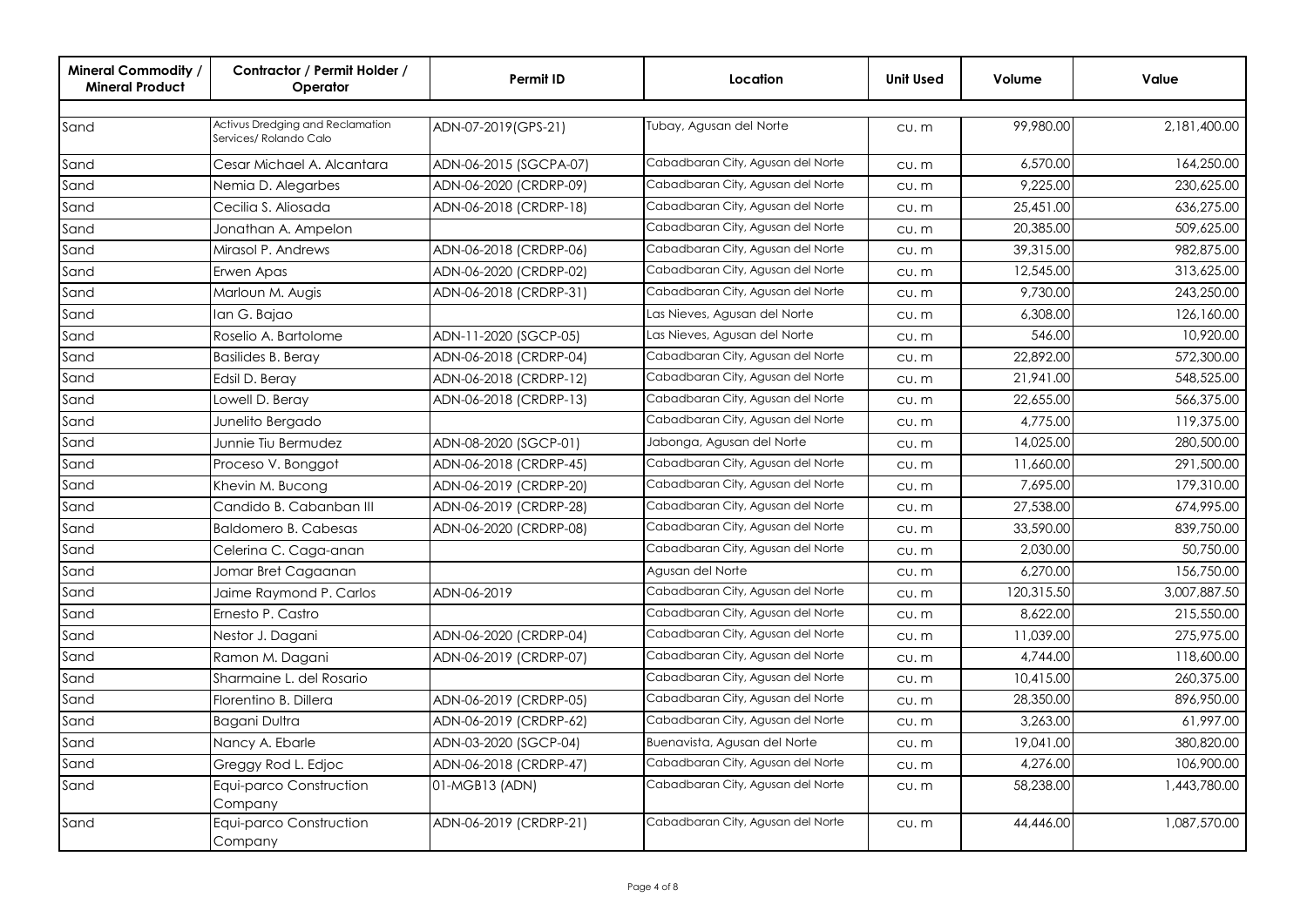| <b>Mineral Commodity /</b><br><b>Mineral Product</b> | Contractor / Permit Holder /<br>Operator          | Permit ID              | Location                          | <b>Unit Used</b> | Volume     | Value        |
|------------------------------------------------------|---------------------------------------------------|------------------------|-----------------------------------|------------------|------------|--------------|
| Sand                                                 | Moreno D. Estrada                                 | ADN-07-2017 (ISAG-03)  | Tubay, Agusan del Norte           | $CU.$ $m$        | 113,462.00 | 2,274,640.00 |
| Sand                                                 | Lucia Estubio                                     | ADN-06-2019 (CRDRP-29) | Cabadbaran City, Agusan del Norte | $CU.$ $m$        | 30,875.00  | 771,875.00   |
| Sand                                                 | Peter Al Fudalan                                  |                        | Cabadbaran City, Agusan del Norte | CU. m            | 52,193.00  | 1,304,825.00 |
| Sand                                                 | Fernando Galaroza                                 |                        | Cabadbaran City, Agusan del Norte | CU. m            | 24,050.00  | 583,895.00   |
| Sand                                                 | Jayckel M. Galleto                                | ADN-06-2019 (CRDRP-19) | Cabadbaran City, Agusan del Norte | CU. m            | 34,085.00  | 852,125.00   |
| Sand                                                 | Tessie M. Galleto                                 | ADN-06-2018 (CRDRP-02) | Cabadbaran City, Agusan del Norte | $CU.$ $m$        | 33,269.00  | 831,725.00   |
| Sand                                                 | Merlisa A. Gella                                  | ADN-06-2019 (SGCP-18)  | Cabadbaran City, Agusan del Norte | CU. m            | 19,276.00  | 481,900.00   |
| Sand                                                 | Ranulfo C. Gella                                  |                        | Cabadbaran City, Agusan del Norte | cu.m             | 34,208.00  | 855,200.00   |
| Sand                                                 | Lolita Fe Lara-Gonzaga                            | ADN-11-2017 (SGCP-01)  | Las Nieves, Agusan del Norte      | CU. m            | 4,958.00   | 99,160.00    |
| Sand                                                 | Ricardo P. Gonzaga                                |                        | Buenavista, Agusan del Norte      | $CU.$ m          | 2,020.00   | 40,400.00    |
| Sand                                                 | Anthony Joecil S. Hadayan                         | ADN-06-2019 (CRDRP-09) | Cabadbaran City, Agusan del Norte | $CU.$ $m$        | 1,550.00   | 38,750.00    |
| Sand                                                 | Simplicia A. Hudieras                             |                        | Cabadbaran City, Agusan del Norte | $CU.$ $m$        | 5,915.00   | 147,875.00   |
| Sand                                                 | Ruben A. Javier                                   | ADN-06-2019 (CRDP-57)  | Cabadbaran City, Agusan del Norte | CU. m            | 12,995.00  | 324,875.00   |
| Sand                                                 | Samuel B. Lansang / AR-RAHMAN<br>Gen. Merchandise |                        | Cabadbaran City, Agusan del Norte | CU. M            | 65,649.00  | 1,641,225.00 |
| Sand                                                 | Emmanuel N. Libres                                | ADN-03-2019 (OPE-01)   | Buenavista, Agusan del Norte      | $CU.$ $m$        | 72,510.00  | 1,570,250.00 |
| Sand                                                 | Ponciana D. Lim                                   |                        | Cabadbaran City, Agusan del Norte | $CU.$ $m$        | 11,100.00  | 277,500.00   |
| Sand                                                 | Ryan Jade D. Lim                                  |                        | Cabadbaran City, Agusan del Norte | $CU.$ $m$        | 10,670.00  | 266,750.00   |
| Sand                                                 | Randolph A. Linconada                             | ADN-06-2020 (CRDRP-13) | Cabadbaran City, Agusan del Norte | $CU.$ $m$        | 2,740.00   | 68,500.00    |
| Sand                                                 | Esmeraldo L. Lopez                                | ADN-06-2018 (CRDRP-01) | Cabadbaran City, Agusan del Norte | cu.m             | 43,588.00  | 1,089,700.00 |
| Sand                                                 | Reina Joy P. Lumag                                | ADN-06-2019 (CRDRP-42) | Cabadbaran City, Agusan del Norte | CU. m            | 8,380.00   | 209,500.00   |
| Sand                                                 | Ryan M. Marbibi                                   |                        | Agusan del Norte                  | $CU.$ $m$        | 4,740.00   | 118,500.00   |
| Sand                                                 | Oscar D. Montero                                  |                        | Cabadbaran City, Agusan del Norte | $CU.$ $m$        | 2,647.00   | 52,940.00    |
| Sand                                                 | Marisa Nayve                                      | ADN-06-2020 (CRDRP-05) | Cabadbaran City, Agusan del Norte | CU. m            | 8,523.00   | 213,075.00   |
| Sand                                                 | Aladin N. Page                                    |                        | Cabadbaran City, Agusan del Norte | $CU.$ $m$        | 14,540.00  | 363,450.00   |
| Sand                                                 | Remedios G. Pajaron                               | ADN-06-2019 (CRDRP-34) | Cabadbaran City, Agusan del Norte | $CU.$ $m$        | 46,983.00  | 1,174,575.00 |
| Sand                                                 | Rizza Christine U. Pia                            | ADN-06-2019 (CRDRP-08) | Cabadbaran City, Agusan del Norte | CU. m            | 5,733.00   | 143,325.00   |
| Sand                                                 | Alex N. Pilonggo                                  | ADN-06-2019            | Cabadbaran City, Agusan del Norte | $CU.$ $m$        | 12,851.00  | 321,275.00   |
| Sand                                                 | Roscoe Democrito Borja Plaza                      | ADN-06-2018 (CRDRP-06) | Cabadbaran City, Agusan del Norte | $CU.$ $m$        | 32,730.00  | 818,250.00   |
| Sand                                                 | Mengie M. Sabandal                                |                        | Cabadbaran City, Agusan del Norte | CU. m            | 14,979.00  | 374,475.00   |
| Sand                                                 | Judy Salvo                                        | ADN-06-2019 (CRDRP-58) | Cabadbaran City, Agusan del Norte | cu.m             | 12,589.00  | 314,725.00   |
| Sand                                                 | Marvin C. Sanchez                                 | ADN-06-2020            | Cabadbaran City, Agusan del Norte | CU. m            | 11,166.00  | 279,150.00   |
| Sand                                                 | St. Anne Geo Resources, Inc.                      | ADN-07-2015 (ISAG-02)  | Tubay, Agusan del Norte           | CU. M            | 4,281.00   | 85,620.00    |
| Sand                                                 | Beverly L. Suarez                                 | ADN-06-2019 (CRDRP-03) | Cabadbaran City, Agusan del Norte | CU. m            | 6,045.00   | 151,125.00   |
| Sand                                                 | Rene G. Tabada                                    | ADN-03-2015 (SGCP-08)  | Buenavista, Agusan del Norte      | CU. M            | 670.00     | 13,400.00    |
| Sand                                                 | Reian Boehinger S. Te                             |                        | Cabadbaran City, Agusan del Norte | CU. M            | 33,722.00  | 843,050.00   |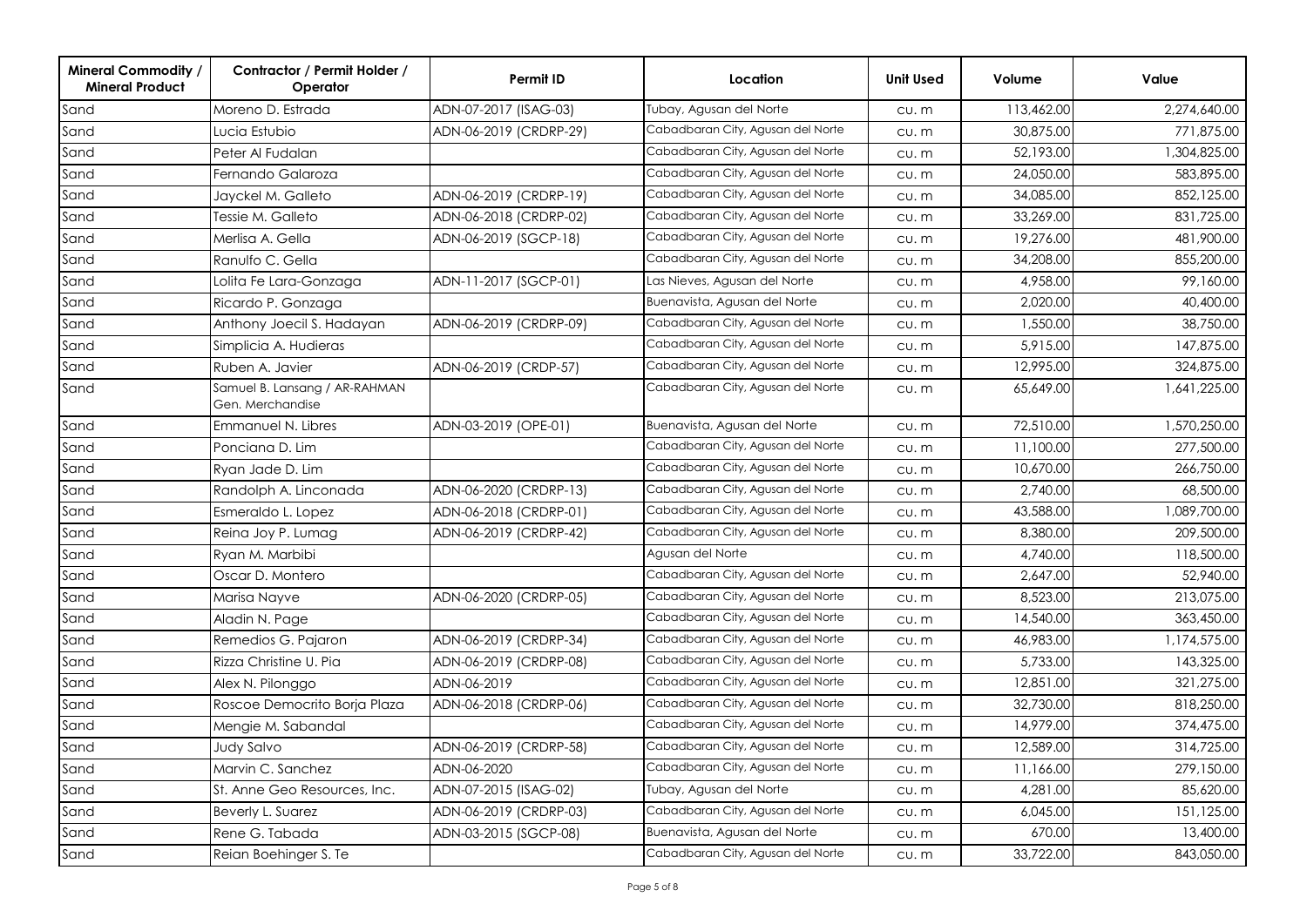| <b>Mineral Commodity /</b><br><b>Mineral Product</b> | Contractor / Permit Holder /<br>Operator   | <b>Permit ID</b>        | Location                          | <b>Unit Used</b> | Volume       | Value              |
|------------------------------------------------------|--------------------------------------------|-------------------------|-----------------------------------|------------------|--------------|--------------------|
| Sand                                                 | Melona B. Toloy                            | ADN-07-2018 (SGCP-10)   | Tubay, Agusan del Norte           | CU. m            | 4,940.00     | 98,800.00          |
| Sand                                                 | <b>Triparco Development</b><br>Corporation | ADN-06-2019 (CRDP-27)   | Cabadbaran City, Agusan del Norte | CU. m            | 22,365.00    | 559,107.00         |
| Sand                                                 | Evelyn Triumfante                          |                         | Cabadbaran City, Agusan del Norte | $CU.$ $m$        | 5,285.00     | 132,125.00         |
| Sand                                                 | Joe Rayan Triumfante                       |                         | Cabadbaran City, Agusan del Norte | $CU.$ $m$        | 23,610.00    | 590,250.00         |
| Sand                                                 | Corazon C. Udarbe                          | ADN-06-2011 (CBCP-02)   | Cabadbaran City, Agusan del Norte | CU. m            | 34,500.00    | 862,500.00         |
| Sand                                                 | Ana Maria C. Vargas                        |                         | Cabadbaran City, Agusan del Norte | $CU.$ $m$        | 3,410.00     | 85,300.00          |
| Sand                                                 | Alva Albarico                              | CP (XIII-ADS) 02-49-17  | Bayugan City, Agusan del Sur      | CU. m            | 4,000.00     | 92,800.00          |
| Sand                                                 | Arnold Albarico                            | CP (XIII-ADS) 02-0244   | Bayugan City, Agusan del Sur      | $CU.$ $m$        | 400.00       | 9,280.00           |
| Sand                                                 | Wilfredo Albarico                          | CP (XIII-ADS) 02-01-20  | Bayugan City, Agusan del Sur      | $CU.$ $m$        | 14,600.00    | 338,720.00         |
| Sand                                                 | Geraldo E. Anob                            | CP (XIII-ADS) 08-42-17  | Madrid, Agusan del Sur            | CU. m            | 800.00       | 18,560.00          |
| Sand                                                 | Leonora Berdijo                            | CP(XIII-ADS)02-13-17    | Bayugan City, Agusan del Sur      | $CU.$ $m$        | 2,136.00     | 49,554.20          |
| Sand                                                 | Amelito F. Caguiat                         | CP (XIII-ADS) 08-035    | Sta. Josefa, Agusan del Sur       | CU. m            | 1,814.00     | 42.084.00          |
| Sand                                                 | Remando A. Emalay                          | CP(XIII-ADS) 06-62-17   | San Salvador, Agusan del Sur      | $CU.$ $m$        | 976.00       | 22,643.20          |
| Sand                                                 | Mary Ann R. Fuentes                        |                         | Rosario, Agusan del Sur           | $CU.$ $m$        | 800.00       | 9,439.50           |
| Sand                                                 | Noel S. Honorio                            | CP(XIII-ADS) 08-0214    | Sta. Josefa, Agusan del Sur       | $CU.$ $m$        | 2,322.00     | 53,870.40          |
| Sand                                                 | Maricel Pagkaliwagan                       | CP(XIII-ADS) 02-034     | Bayugan City, Agusan del Sur      | CU. m            | 24,300.00    | 563,760.00         |
| Sand                                                 | Jocil S. Pasto                             | CP(XIII-ADS) 14-20-20   | Esperanza, Agusan del Sur         | CU. m            | 1,060.00     | 24,592.00          |
| Sand                                                 | Rhenalie Rose N. Salinas                   | CP(XIII-ADS) 02-5532    | Bayugan City, Agusan del Sur      | CU. m            | 1,600.00     | 37,120.00          |
| Sand                                                 | Robert R. Spandonis                        | CP(XIII-ADS) 14-02-11   | Esperanza, Agusan del Sur         | $CU.$ $m$        | 3,003.00     | 69,539.04          |
| Sand                                                 | Marlo B. Arreza                            |                         | Madrid, Surigao del Sur           | CU. m            | 1,554.80     | 77,740.00          |
| Sand                                                 | Auberto Estrada, Jr.                       |                         | Madrid, Surigao del Sur           | $CU.$ $m$        | 2,334.00     | 116,700.00         |
| Sand                                                 | Mark Philip Orozco                         |                         | Madrid, Surigao del Sur           | $CU.$ $m$        | 881.00       | 44,050.00          |
| Sand                                                 | Charlito Orquita                           |                         | Madrid, Surigao del Sur           | CU. m            | 238.00       | 11,900.00          |
| Sand                                                 | Cleto Sescon                               |                         | Carmen, Surigao del Sur           | $CU.$ $m$        | 354.00       | 17,700.00          |
| Sand                                                 | Carlosito Sullano                          |                         | Madrid, Surigao del Sur           | CU. m            | 373.00       | 18,650.00          |
| Sand                                                 | Romel A. Vega                              |                         | San Miguel, Surigao del Sur       | CU. m            | 138.00       | 6,900.00           |
|                                                      |                                            |                         |                                   | Total:           | 1,671,361.30 | ₱<br>40,486,828.84 |
| Gravel                                               | Ninita A. Arreza                           | ADN-03-2019 (SGCP-25)   | Buenavista, Agusan del Norte      | CU. m            | 4,550.00     | 91,000.00          |
| Gravel                                               | Proceso V. Bonggot                         | ADN-06-2018 (CRDRP-45)  | Cabadbaran City, Agusan del Norte | CU. m            | 22,052.00    | 551,500.00         |
| Gravel                                               | Wilma B. Cadungog                          | ADN-06-2018 (CRDRP-025) | Cabadbaran City, Agusan del Norte | CU. m            | 833.00       | 20,825.00          |
| Gravel                                               | <b>Integrated Geotechnical System</b>      | ADN-09-2015 (ISAG-01)   | Buenavista, Agusan del Norte      | CU. m            | 274.00       | 8,220.00           |
| Gravel                                               | Jocil S. Pasto                             | CP (XIII-ADS) 14-20-20  | Esperanza, Agusan del Sur         | $CU.$ $m$        | 770.00       | 17,864.00          |
| Gravel                                               | Marlo B. Arreza                            |                         | Madrid, Surigao del Sur           | CU. m            | 1,053.20     | 52,660.00          |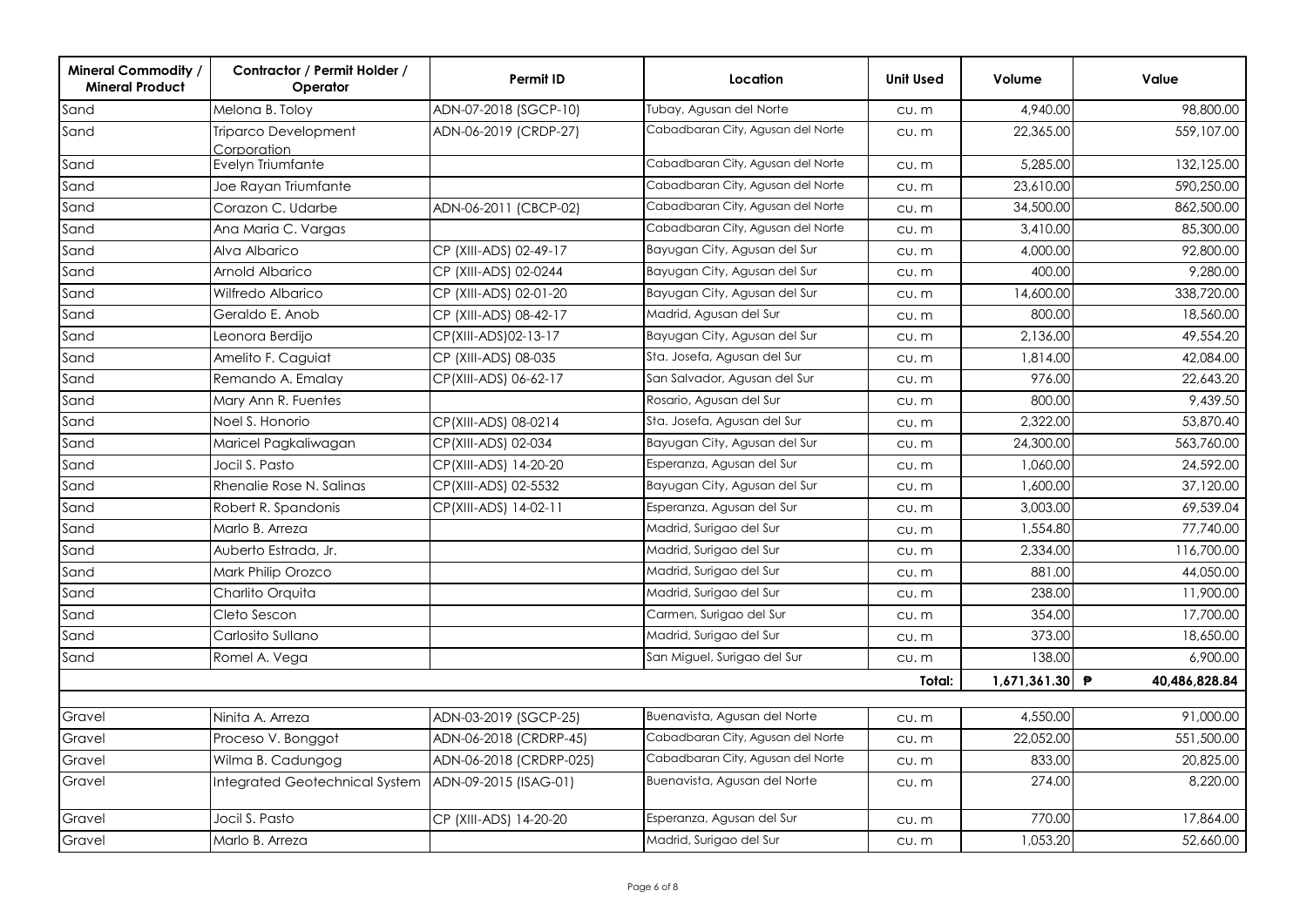| <b>Mineral Commodity /</b><br><b>Mineral Product</b> | Contractor / Permit Holder /<br>Operator | Permit ID               | Location                                                               | <b>Unit Used</b> | Volume               | Value                   |
|------------------------------------------------------|------------------------------------------|-------------------------|------------------------------------------------------------------------|------------------|----------------------|-------------------------|
| Gravel                                               | Auberto Estrada, Jr.                     |                         | Madrid, Surigao del Sur                                                | CU. m            | 2,034.00             | 101,700.00              |
| Gravel                                               | Mark Philip Orozco                       |                         | Madrid, Surigao del Sur                                                | CU. m            | 769.00               | 38,450.00               |
| Gravel                                               | Charlito Orquita                         |                         | Madrid, Surigao del Sur                                                | CU. m            | 116.00               | 5,800.00                |
| Gravel                                               | Jonard K. Semafranca                     |                         | Madrid, Surigao del Sur                                                | CU. m            | 1,181.00             | 59,050.00               |
| Gravel                                               | Cleto Sescon                             |                         | Carmen, Surigao del Sur                                                | CU. m            | 344.00               | 17,200.00               |
| Gravel                                               | Carlosito Sullano                        |                         | Madrid, Surigao del Sur                                                | CU. m            | 363.00               | 18,150.00               |
|                                                      |                                          |                         |                                                                        | Total:           | 34,339.20 ₱          | 982,419.00              |
|                                                      |                                          |                         | Cabadbaran City, Agusan del Norte                                      |                  | 44,166.00            |                         |
| Sand and Gravel                                      | Adfil Corporation                        |                         | Cabadbaran City, Agusan del Norte                                      | $CU.$ $m$        |                      | 706,656.00<br>55,250.00 |
| Sand and Gravel                                      | Franz Josef Arquisola                    | ADN-06-2018 (CRDP-33)   | Cabadbaran City, Agusan del Norte                                      | $CU.$ $m$        | 2,210.00<br>4,968.00 | 124,200.00              |
| Sand and Gravel                                      | Gracelyn A. Arquisola                    |                         | Cabadbaran City, Agusan del Norte                                      | $CU.$ $m$        |                      |                         |
| Sand and Gravel                                      | Stephen Philip C. Arquisola              |                         |                                                                        | $CU.$ $m$        | 12,518.00            | 312,950.00              |
| Sand and Gravel                                      | Meriam Dolor Balogo                      |                         | Santiago, Agusan del Norte                                             | CU. m            | 150.00               | 2,750.00                |
| Sand and Gravel                                      | James Myron Dizon                        | ADN-06-2018 (CRDRP-60)  | Cabadbaran City, Agusan del Norte<br>Cabadbaran City, Agusan del Norte | $CU.$ $m$        | 1,439.00             | 35,975.00               |
| Sand and Gravel                                      | Evelyn A. Intino                         | ADN-06-2018 (CRDRP-03)  |                                                                        | $CU.$ $m$        | 7,740.00             | 193,500.00              |
| Sand and Gravel                                      | Emmanuel N. Libres                       | ADN-03-2019 (QPE-01)    | Buenavista, Agusan del Norte                                           | $CU.$ $m$        | 39,286.00            | 785,720.00              |
| Sand/Gravel                                          | Baltazar S. Samson                       | CSAGP-005-2020          | Butuan City, Agusan del Norte                                          | $CU.$ $m$        | 2,500.00             | 105,000.00              |
| Sand and Gravel                                      | South Arkipelago Gravel and<br>Sand      | ADN-06-2018 (CRDRP-51)  | Cabadbaran City, Agusan del Norte                                      | $CU.$ $m$        | 60,721.00            | 1,518,025.00            |
| Sand and Gravel                                      | South Arkipelago Gravel and<br>Sand      | MPP No. 003-2018-XIII   | Cabadbaran City, Agusan del Norte                                      | CU. m            | 1,970.00             | 386,120.00              |
| Sand/Gravel                                          | Raul P. Asis                             | CP (XIII-ADS) 07-51-17  | Trento, Agusan del Sur                                                 | CU. m            | 1,424.00             | 33,036.80               |
| Sand/Gravel                                          | Ronald Bad-e                             | CP (XIII-ADS)03-1018    | Prosperidad, Agusan del Sur                                            | $CU.$ $m$        | 3,200.00             | 74,240.00               |
| Sand and Gravel                                      | <b>Bella Beray</b>                       | CP (XIII-ADS) 07-01-18  | Trento, Agusan del Sur                                                 | CU. m            | 1,224.00             | 28,396.90               |
| Sand/Gravel                                          | Jeanlyn Ruth P. Besoyo                   | CP (XIII-ADS) 037       | Prosperidad, Agusan del Sur                                            | CU. m            | 2,986.00             | 63,222.00               |
| Sand/Gravel                                          | Reynalda O. Blanco                       | CP (XIII-ADS) 07-0119   | Trento, Agusan del Sur                                                 | CU. m            | 6,791.00             | 157,554.20              |
| Sand/Gravel                                          | Ruby Joy T. Boloy                        | CP(XIII-ADS)07-01-18    | Trento, Agusan del Sur                                                 | CU. m            | 15,000.00            | 348,000.00              |
| Sand and Gravel                                      | Dante M. Booc                            | CP (XIII-ADS) 07-04-17  | Trento, Agusan del Sur                                                 | CU. m            | 2,000.00             | 46,400.30               |
| Sand/Gravel                                          | Mariel I. Cadiz                          | CP(XIII-ADS) 04-018     | San Francisco, Agusan del Sur                                          | cu.m             | 4,450.00             | 103,240.00              |
| Sand/Gravel                                          | Bienvenido Dacillo                       | CP(XIII-ADS) 07-10-2019 | Sta. Josefa, Agusan del Sur                                            | CU. m            | 8,000.00             | 185,600.00              |
| Sand/Gravel                                          | Bienvenido Dacillo, Jr.                  | CP (XIII-ADS) 08-17-13  | Sta. Josefa, Agusan del Sur                                            | CU. m            | 4,600.00             | 107,240.00              |
| Sand/Gravel                                          | Magno A. Escrin, Jr.                     | CP(XIII-ADS) 08-11-16   | Sta. Josefa, Agusan del Sur                                            | CU. m            | 4,400.00             | 102,080.00              |
| Sand and Gravel                                      | Cornelio B. Estigoy, Sr.                 | CP(XIII-ADS)08-22-17    | Sta. Josefa, Agusan del Sur                                            | CU. m            | 17,000.00            | 394,130.00              |
| Sand and Gravel                                      | Lecenia T. Estigoy                       | CP(XIII-ADS)08-0121     | Sta. Josefa, Agusan del Sur                                            | CU. m            | 13,500.00            | 313,200.00              |
| Sand and Gravel                                      | Joseph Q. Gorme                          | CP (XIII-ADS) 07-34-17  | Trento, Agusan del Sur                                                 | CU. m            | 1,540.00             | 35,708.00               |
| Sand/Gravel                                          | Danilo S. Lampad                         | CP (XIII-ADS) 02-06-16  | Bayugan City, Agusan del Sur                                           | CU. m            | 1,719.00             | 39,880.80               |